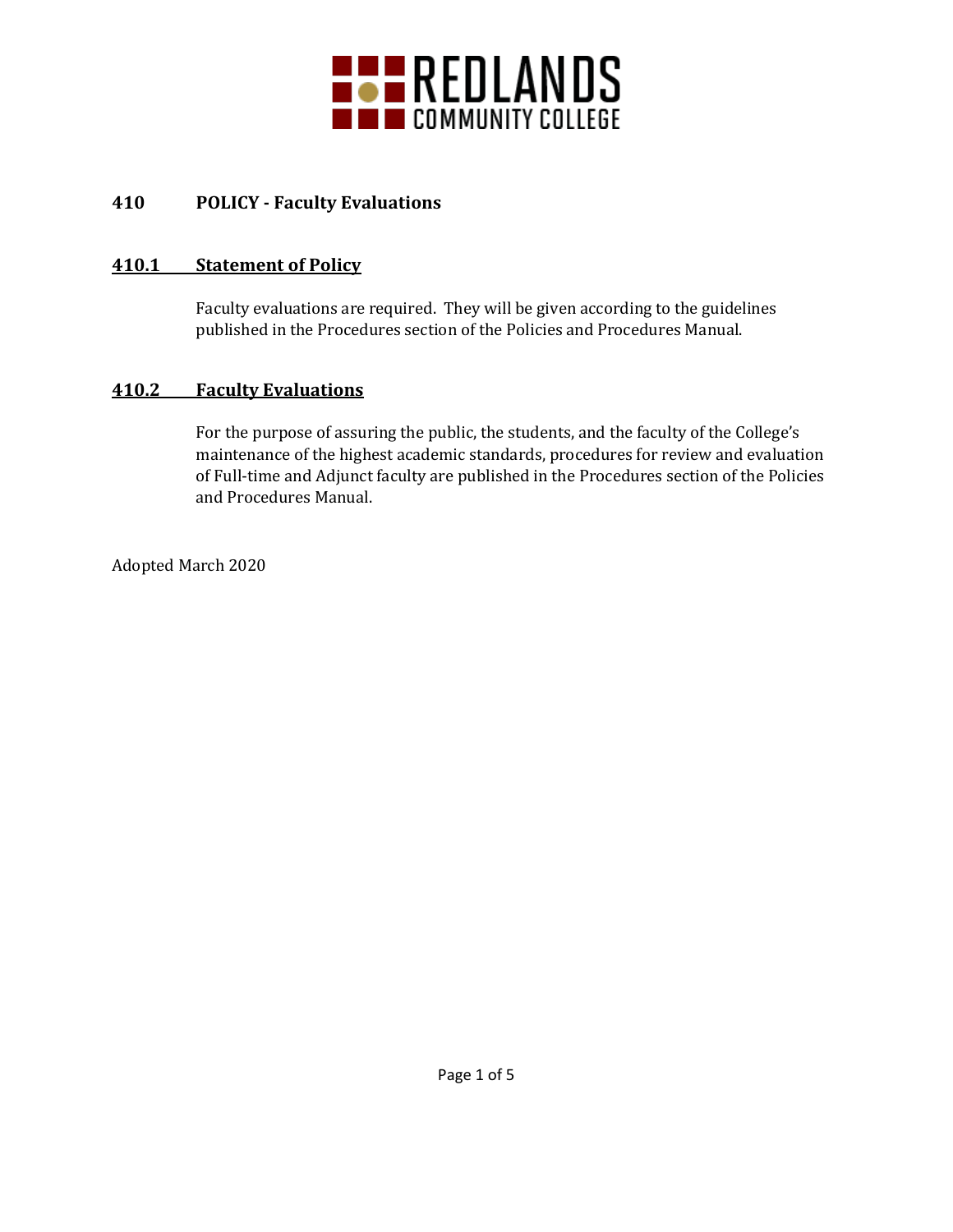

# **410 PROCEDURE - Faculty Evaluations**

#### **410.2:1 Full-time Faculty**

Full-time Faculty Evaluations - Full-time Faculty will be evaluated through the following processes:

- A. Classroom (online and live) evaluation and post observational discussion
	- 1. All full-time non-tenured faculty will be evaluated annually. All full-time tenured faculty will be evaluated once every three years. Evaluations will take place between the  $5<sup>th</sup>$  and the 13<sup>th</sup> week of a sixteen (16) week semester or during the 3rd and the 7th week of an eight (8) week session through a classroom visitation using the administrative evaluation form. The classroom visitation for live courses will require the evaluator to sit in on a designated course. The classroom visitation for online courses will require the evaluator to sit down with the faculty member and access the online platform for that course. The evaluation will be conducted by the appropriate evaluator in charge of academic instruction during a class period mutually agreed upon by the faculty member and the evaluator.
		- i. The faculty member being evaluated will be provided or have access to the evaluation form prior to the evaluation process. The faculty member being evaluated shall have at minimum 72-hour notice prior to the formal evaluation. A post observation discussion session will be held within ten (10) business days after the classroom observation.
	- 2. At minimum the evaluators for all full-time faculty shall be the department head or any selected tenured full-time faculty member in good standing as determined by the department head. Additional evaluations may take place at the request of the evaluee through the use of departmental and nondepartmental evaluators. If such requests are made, the evaluee will be responsible for coordinating said events.
- B. Student Evaluations Student evaluations will be administered in all courses each semester. Evaluations will be administered electronically during the end portion of a sixteen (16), and eight (8) week semester. The evaluation will be open for a two week period and students, as well as faculty will be notified as to the specific dates. The evaluations will be available to faculty after the grade submission deadline for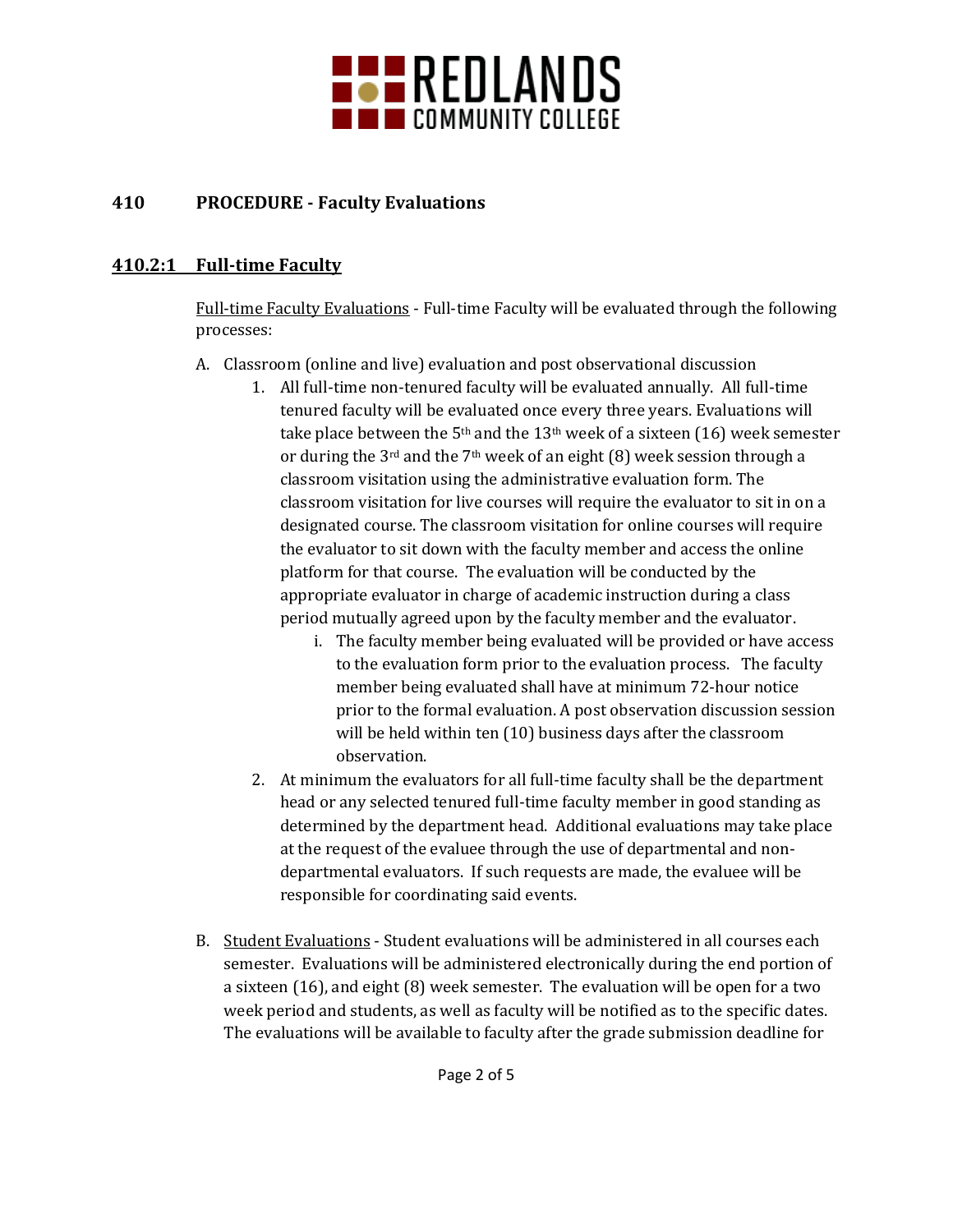

the designated semester. Faculty access to evaluations is through the myRedlands portal.

- C. Full-time Faculty Self-Assessment Within the first three months of employment, all full-time faculty will be provided a packet by their department head, for which to develop a self-assessment plan. The Full-time Faculty Self-Assessment form will be completed in collaboration with the department head within the first three months of employment. This plan will provide a framework on which to meet the mission of both the college and department in the following areas:
	- 1. Instruction
	- 2. Service
	- 3. Professional Development

For each of the designated areas, the full-time faculty member will identify specific goals and objectives to be reached by the end of the academic year. The full-time faculty member will be responsible for documenting progress toward each goal by maintaining a record of activities related to each.

During the final month of the academic year, the full-time faculty member will submit a signed copy of the self-assessment plan along with any supporting documentation to the department head ten (10) business days prior to a scheduled review meeting. At that time, the full-time faculty member and department head will meet to discuss accomplishments, areas in need of improvement, and develop a continuing plan for the subsequent year. This review will be independent of the yearly faculty classroom observation, which will be evaluated pursuant to Procedure 410.2:2. A self-assessment will be completed each year for the duration of the probationary period.

- 1. Non-tenured full-time faculty will complete the Full-time Faculty Self-Assessment and bring the form to the annual post-classroom observation discussion with the evaluator who will file the form with Human Resources.
- 2. Tenured full-time faculty will complete the Full-time Faculty Self-Assessment and submit the form to Human Resources by the first Friday in September of each year. Faculty are subject to meet at the discretion of the Vice President for Academic Affairs (CAO). In addition, tenured full-time faculty will have the post-classroom observation discussion with an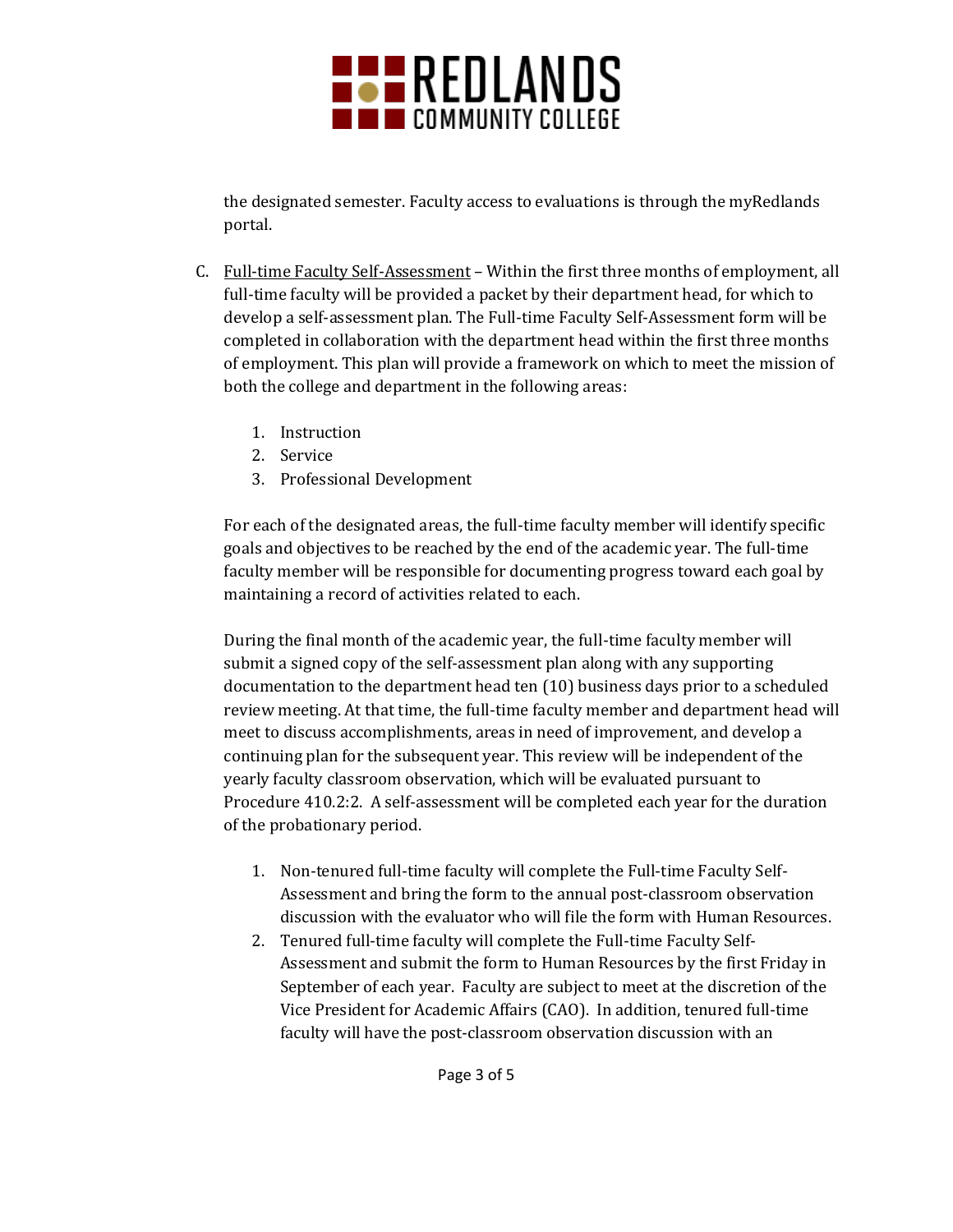

evaluator every three years.

## **410.2:2 Adjunct Faculty**

Adjunct Faculty Evaluations – Adjunct Faculty will be evaluated through the following processes:

- A. Classroom (online and live) evaluation and post observational discussion
	- 1. All adjunct faculty will be evaluated once within a period spanning four semesters taught between the  $5<sup>th</sup>$  and the  $13<sup>th</sup>$  week of a sixteen (16) week semester or during the 3rd and the 7th week of an eight (8) week session through a classroom visitation using the administrative evaluation form. The evaluation will be conducted by the appropriate evaluator in charge of academic instruction during a class period mutually agreed upon by the faculty member and the evaluator.
		- i. The faculty member being evaluated will be provided or have access to the evaluation form and will meet with the evaluator prior to the evaluation process. The faculty member being evaluated shall have at minimum 72-hour notice prior to the formal evaluation. A post observation discussion session will be held within ten (10) business days after the classroom observation.
	- 2. At minimum the evaluators for all adjunct faculty shall be the department head or any selected tenured full-time faculty member in good standing as determined by the department head. Additional evaluations may take place at the request of the evaluee through the use of departmental and nondepartmental evaluators. If such requests are made, the evaluee will be responsible for coordinating said events.
- B. Student Evaluations Student evaluations will be administered in all courses each semester. Evaluations will be administered electronically during the end portion of a sixteen (16), and eight (8) week semester. The evaluation will be open for a two week period and students, as well as faculty will be notified as to the specific dates. The evaluations will be available to faculty after the grade submission deadline for the designated semester. Faculty access to evaluations is through the myRedlands portal.